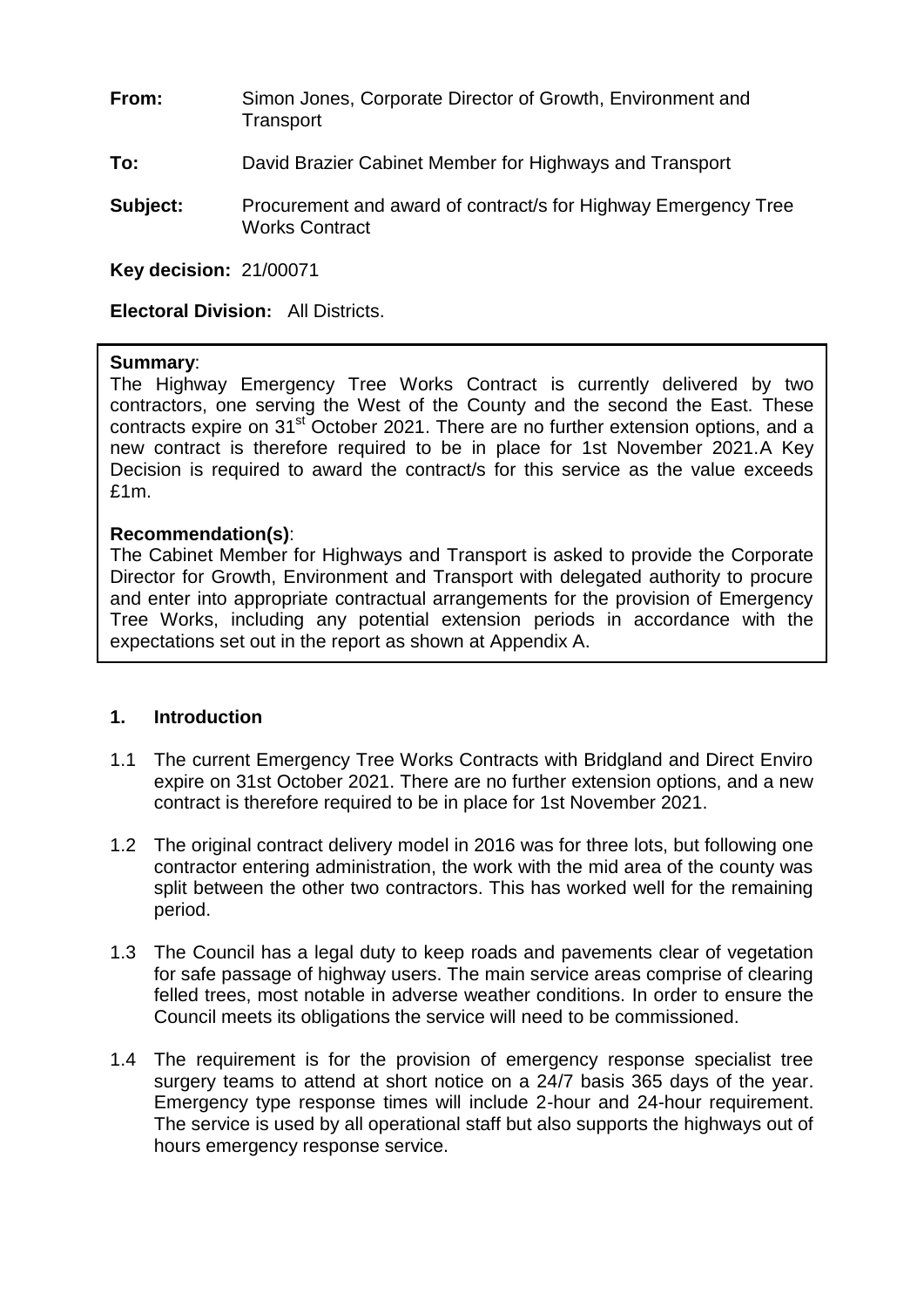- 1.5 There is no programmed works and work volumes are dictated by the weather and where emergency situations occur. This varies from year to year and is largely dependent on the prevailing weather and storm events.
- 1.6 Demand for this service has grown over the course of the contract due to an increase in severe weather events as well as more instances of Ash Dieback across the County. The emergency at Walderslade Woods in February 2019 is an example of where this contract was used to clear the aftermath of one of these storm events.



### **2. Procurement Strategy**

- 2.1 Market engagement was conducted in May 2021 and identified a number of risks to be considered:
	- Contract structure
	- Productivity
	- Performance management
	- Supply chain
- 2.2 There are three options to deliver this service:
	- 1. Split the contract into three lots (West, Mid and East)
	- 2. Split the contract into two lots (current provision)
	- 3. Countywide delivery
- 2.3 Option 3 has been discounted due to the high-risk nature of this model. This is due to the distances involved in servicing the whole of Kent (attendance within two hours) and with demand fluctuated by weather events, there is no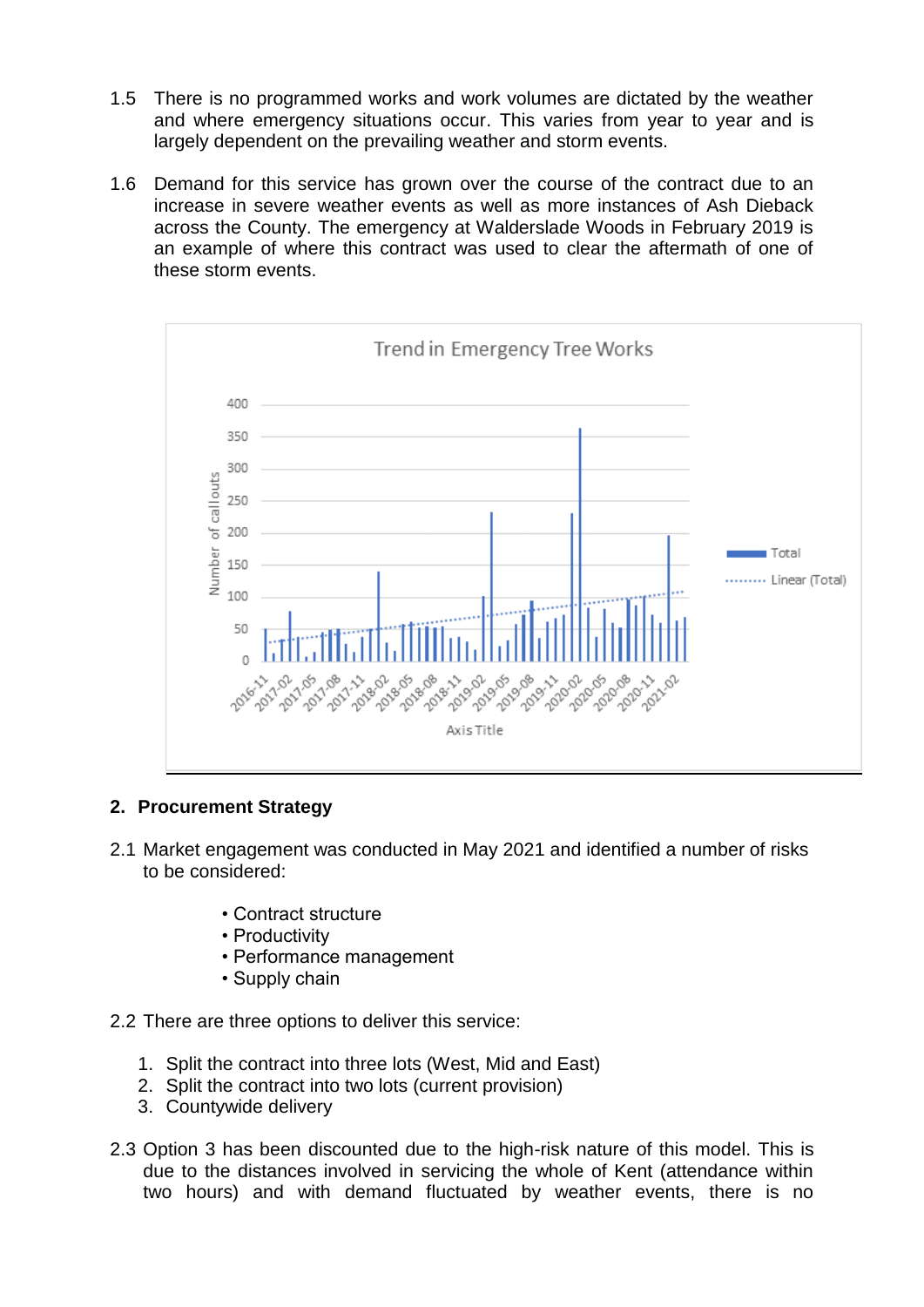competition within the local market to demonstrate best value. As detailed within the market analysis the size of organisations is smaller. Furthermore, this option would not offer resilience to storm events.

- 2.4 Two contractors (Option 2) will give good resilience to storm events due to the number of staff available and has worked well over the last four years and has incorporated the trend of increasing severe weather events that has been seen since 2016 when the Contract was initially awarded.
- 2.5 Splitting the contract into three, by no means guarantees three contractors. There is also a risk in the market that best value may not be achieved by splitting the arrangement into three with either two scenarios happening:
	- One contractor bidding for two lots (they cover 8 districts)
	- One lot not being serviced due to a lack of a third competent contractor
- 2.6 It is recommended to implement a two-lot delivery model. This represents an efficient model for improving opportunities to smaller SMEs within Kent and reduces the contract management burden to the Council. The following lots are being sought:
	- **Lot 1 (West)** Maidstone, Dartford, Gravesham, Sevenoaks, Tonbridge & Malling, and Tunbridge Wells
	- **Lot 2 (East)** Ashford, Swale, Canterbury, Thanet, Dover and Folkestone and Hythe
- 2.7 The contract period is proposed to be three years with an opportunity to extend this for up to three further years. Any decision to extend the contract will be linked to performance and contract compliance.
- 2.8 The Selection Questionnaire (SQ) stage has been completed and those companies that passed the minimum threshold have been sent the invitation to tender (ITT).
- 2.9 The procurement timetable is as follows:
	- $\bullet$  SQ Out 21st May 2021
	- SQ Return 21st June 2021
	- $\bullet$  ITT Out w/c 19th July 2021
	- $\bullet$  ITT Return w/c 16<sup>th</sup> August 2021
	- ITT Negotiation (if required) Est w/c 23rd August 2021
	- Final ITT Evaluation and Governance Est w/c 10th September
	- Contract Award Est w/c 27th Sept 2021
	- Mobilisation Period W/C 27th Sept 1st Nov
	- Service Commencement Date 1st November 2021

### **3. Financial Implications**

3.1 A new procurement may present a price increase which reflects changes in market prices since the contract was let in 2015. Contracts have been linked to the GM87 indices over the course of the contract so this will be minimised. A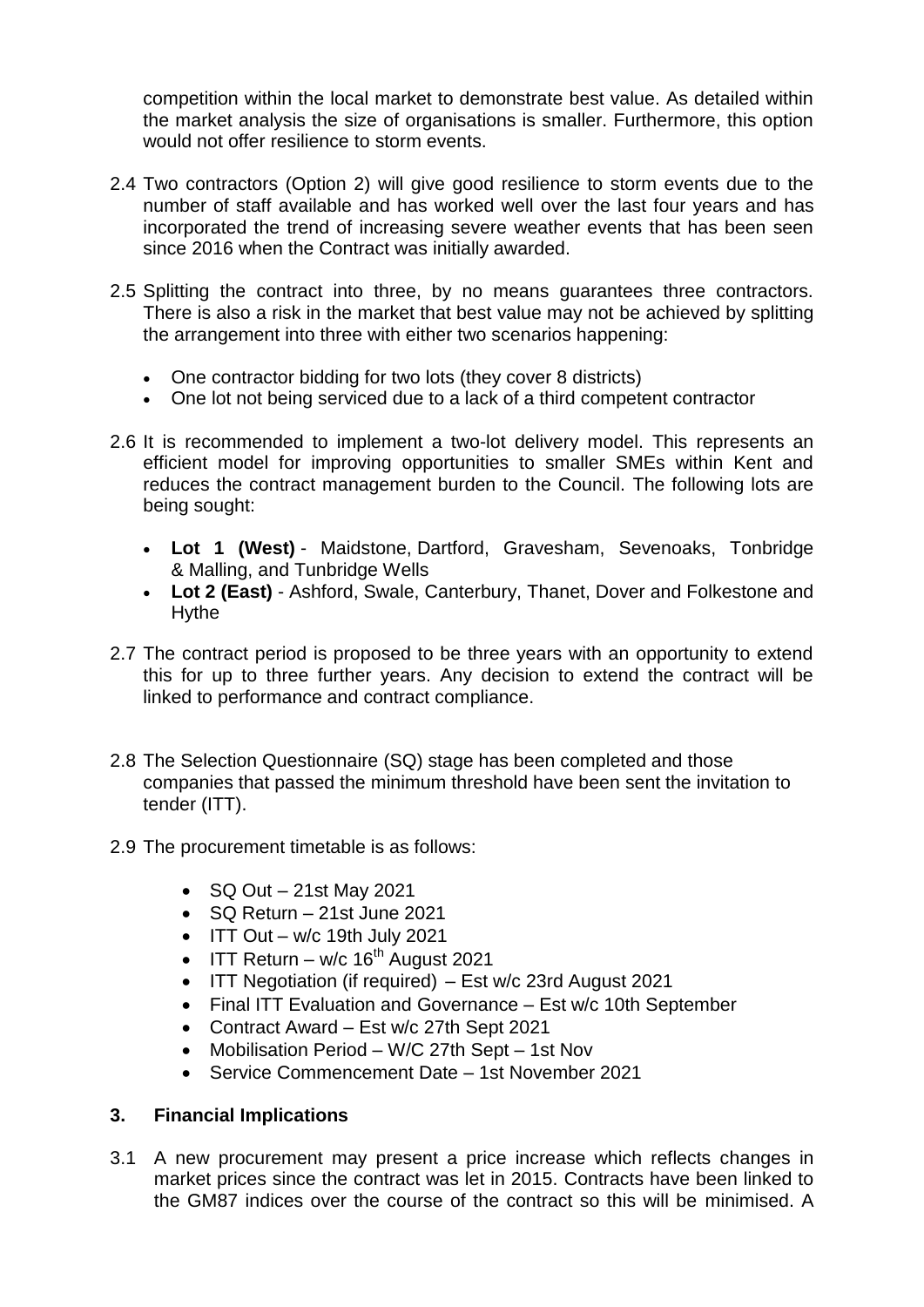competitive procurement process will appoint the best value contractor from the tenders submitted.

- 3.2 The overall costs for this contract appear to be increasing with the rise in severe weather events and diseases such as Ash Die back becoming more prevalent. It is not known whether this is a long-term trend.
- 3.3 The new contract will include provision for the contractors to record information on tree failures whilst on site. This information will then be used to develop a Tree Failure Database and allow a process to be implemented to recharge private owners where their trees fail. The amount that this could recharge and how successful this could be is unknown.
- 3.4 The revenue budget for this work is contained within the Highways Asset Management emergency budget. Until such time as tender prices are returned it is unknown if there will be any pressure on this budget which will also be demand led due to weather incidents. The current average spend for this work is £376k per annum.

### **4. Legal implications**

4.1 The Council has a legal duty to keep roads and pavements clear of vegetation for safe passage of highway users. The award of any contracts will be in full compliance with all relevant procurement regulation.

### **5. Equalities implications**

- 5.1 An Equalities Impact Assessment has been carried out and no implications have been identified at this early stage. This will be continually reviewed as the programme continues and has been attached in Appendix B.
- 5.2 The initial screening identified that a Data Projection Impact Assessment will not be necessary as no personal data is collected for this commission.

### **6. Policy Framework**

- 6.1 This commission is detailed within the following plans:
	- Highways and Transportation Divisional Operating Plan 21/22

### **7. Other corporate implications**

7.1 The decision to award contracts for Emergency Tree Works has no significant impact in other areas of the Council's work.

### **8. Conclusions**

- 8.1 This service forms part of the Councils statutory duty to maintain the highway in a safe condition.
- 8.2 The existing contract arrangements have been performing well over their term and have provided a reactive emergency response that is reliable and efficient for use by operational highway staff and out of hours officers.